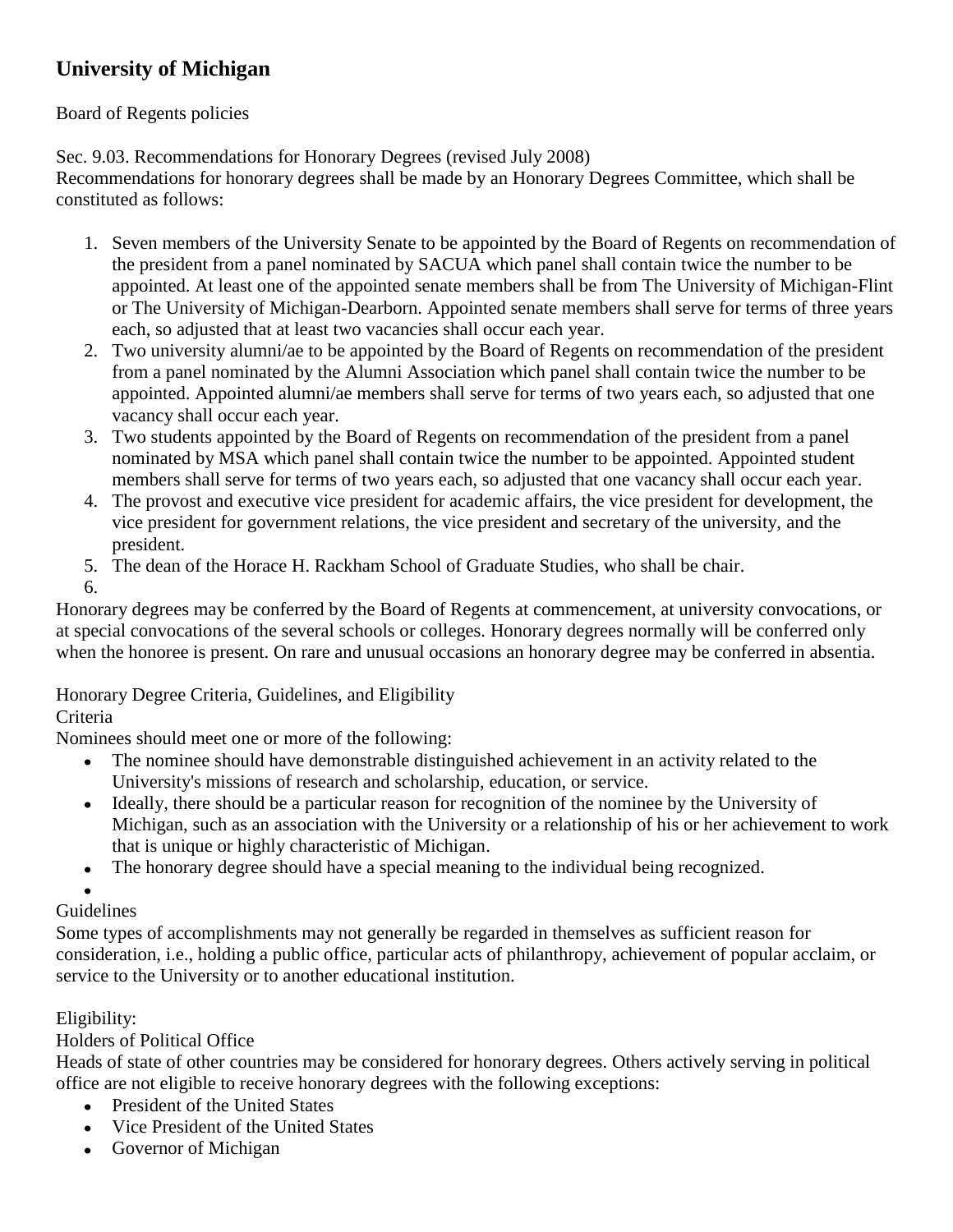Exceptions to this policy can be made only by the president, with the advice of the chair of the Honorary Degree Committee.

University of Michigan Faculty and Staff

- University of Michigan faculty members, active or emeritus (including tenure track faculty, lecturers, research faculty and research scientists, clinical faculty, librarians, archivists and curators), are not eligible, except under extraordinary circumstances.
- Faculty who have left the University of Michigan to accept a position elsewhere may be considered.
- Visiting faculty would not ordinarily be deemed to be eligible during their appointments at the University of Michigan.
- Other active employees of the University are also ineligible for consideration, except under extraordinary circumstances.

Exceptions to these policies can be made only by the president, with the advice of the chair of the Honorary Degree Committee.

# Commencement Speakers

Commencement speakers are selected by the president. It is a University of Michigan tradition that individuals delivering the commencement address also receive honorary degrees; therefore, nominations for commencement speakers follow the honorary degree nomination process. On occasion, someone not being conferred an honorary degree gives an address.

# **University of Georgia**

Office of the Senior Vice President for Academic Affairs and Provost (http://provost.uga.edu/index.php)

Honorary Degrees

# **Objective**

The granting of honorary degrees is a long standing tradition of universities. Other than the earned doctorate, the honorary degree is the highest recognition that the University of Georgia can bestow and is therefore not lightly given. It is intended to honor a person who has a sustained record of achievements of lasting significance.

# Criteria

Persons nominated for consideration for honorary degrees should have made distinguished and broad contributions to society. These may be in the traditional areas of scholarship and creative arts, research and development, the learned professions, public service, or business and industry. The prime and controlling consideration should be excellence.

It is desirable, but by no means required, that the person selected have had some affiliation with the State of Georgia or the University of Georgia. It is also desirable, but by no means required, that at least one recipient of an honorary degree be widely known by the general public.

The following persons ordinarily would not be eligible:

- Persons currently serving on the faculty or staff of the University
- Elected officials of the State of Georgia during their terms of office
- Georgia citizens who are elected holders of national offices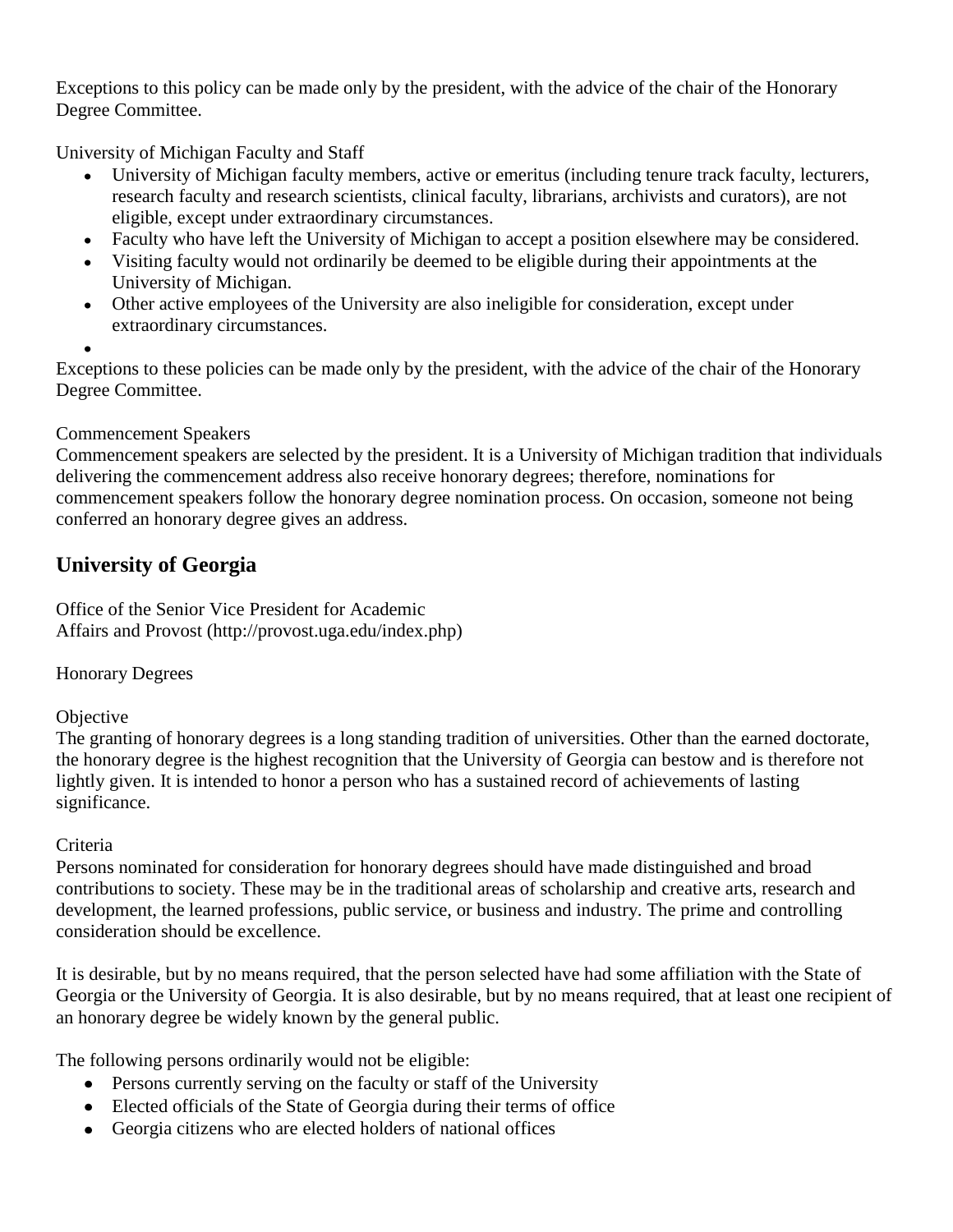#### Process

An Honorary Degrees Committee appointed by the President is charged with the responsibility of soliciting and screening nominees for an honorary degree. The Committee is composed of seven members holding three year terms. Appointments to the Committee are from among the faculty and are made following the campus-wide solicitation of recommendations. Early in the academic year the Committee will solicit through the offices of the vice presidents, deans, and University Council Executive Committee nominations for an honorary degree.

Nominations must be supported by individuals who are knowledgeable in the nominee's field of accomplishment and who therefore are in a position to make an evaluation. Each nomination must be accompanied by three or more letters of nomination and a biographical sketch of the individual. The Committee may seek additional information. The Honorary Degrees Committee will screen nominees and recommend, with supporting rationale, up to five finalists to the President. The President, based on the supporting rationale and any additional consultation, will select the one or two persons to receive an honorary degree and make his recommendation to the Chancellor for consideration by the Board of Regents. Ordinarily the degree will be awarded at the spring commencement.

# **University of Florida**

### Honorary Degrees

## **[Recipients](http://www.president.ufl.edu/hddesc.htm)**

Other than the earned doctorate, the greatest recognition the University of Florida can give an individual is an honorary degree. Such awards are not given lightly, and relatively few are awarded. The awarding of an honorary degree is recognition of eminent achievement in scholarship or high distinction in public service which exemplifies the purposes and ideals of the University of Florida. More particularly, honorary degrees are awarded for sustained achievements of lasting significance and value, not for a single accomplishment. Preference is given to individuals who are connected in some significant and meaningful way with the state or with the university.

Under no circumstances can a college or other unit of the University of Florida grant an honorary degree and only the University can give the Distinguished Alumnus or Distinguished Achievement Awards. However, colleges may provide other recognitions or honors when it is clearly not a University award. Examples of these awards could include "Outstanding Psychology Graduate" or "Distinguished Journalism Alumnus."

Because the University of Florida is a public university and part of the State University System, the university's policy is that elected or appointed officials of the State of Florida or the Federal Government to whom the university is directly or indirectly answerable are ineligible for honorary degrees. Faculty members, officers, and employees of the university are also ineligible.

Anyone can nominate an individual for an honorary degrees, the nomination must be supported by individuals who are prominent in the candidate's field of accomplishment and in a position to judge the candidate's contributions and achievements. For nominees in the areas of scholarship or the creative arts, the appropriate academic authorities on campus are normally consulted before a recommendation is made by the [Committee on](http://www.senate.ufl.edu/committees/honorary/)  [Honorary Degrees, Distinguished Alumnus Awards and Memorials.](http://www.senate.ufl.edu/committees/honorary/) For nominees in the area of public service and achievement, assessment of a nominee's accomplishments and standing is normally solicited from the appropriate, knowledgeable persons or agencies. Strong support from such knowledgeable authorities in the different areas is essential for the success of a nomination.

After review of all materials, the Committee makes its recommendation to the [Faculty Senate.](http://www.senate.ufl.edu/) Upon approval by the senate, the recommendation then goes to the president of the university, who then makes a recommendation to the [Board of Trustees](http://www.trustees.ufl.edu/) for action. The Board has final authority.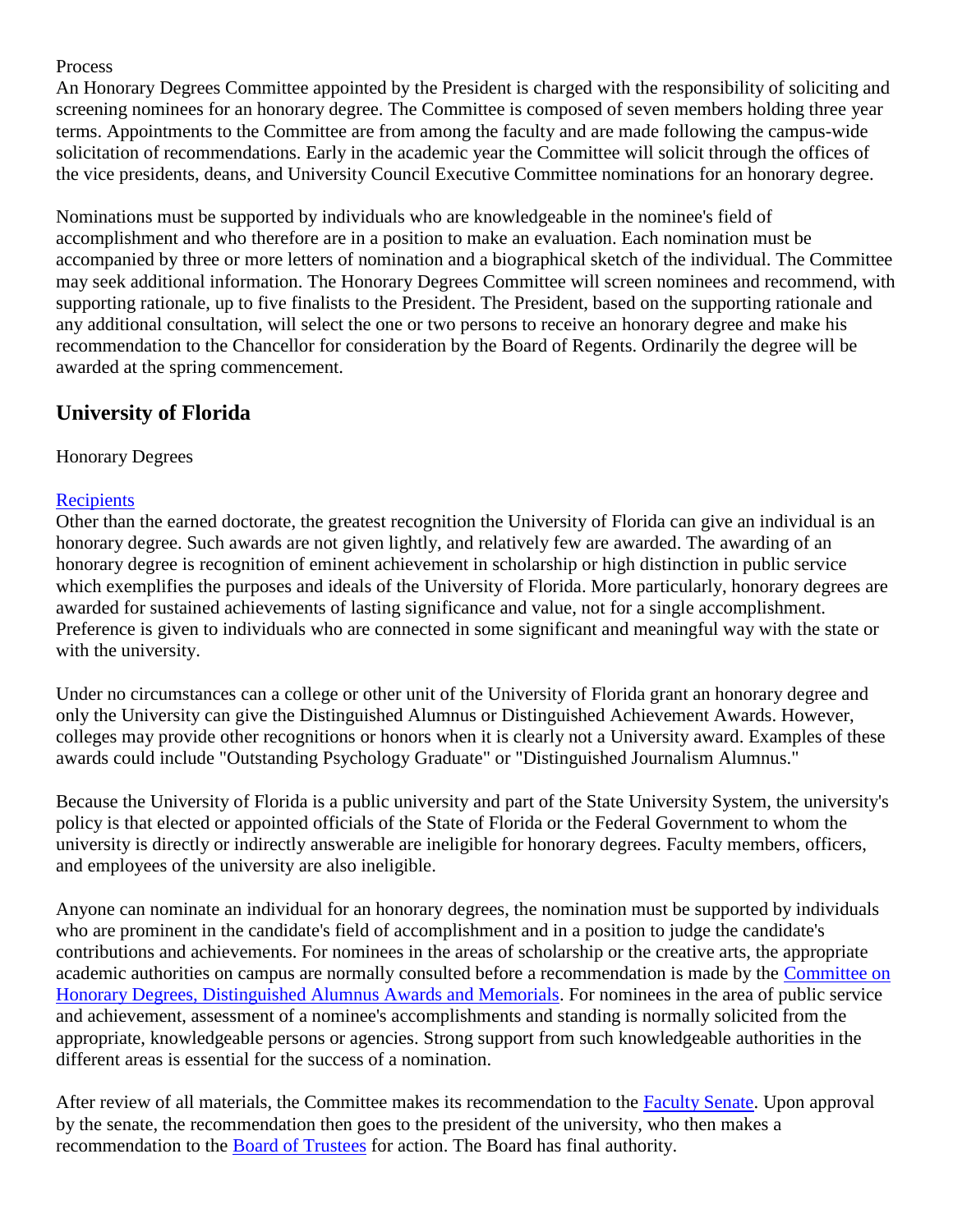[I spoke with a University official this morning who stated that the University of Florida has no upper boundary on the number of honorary degrees it may confer in a given year. Past practice has the institution awarding 3-5 per year (May, Summer and December combined.]

# **Penn State University**

Nominations for honorary degree recipients welcome Penn State's Committee on Honorary Degrees would appreciate your assistance in developing a list of potential honorary doctoral degree recipients. The committee welcomes nominations of individuals eligible to receive a Penn State honorary degree. The guidelines, developed and approved by the University's Board of Trustees, include the following criteria for eligibility for an honorary degree:

• Sustained achievement and distinction of national or international significance in an activity consonant with the mission of the University.

- The nomination of individuals whose achievements and distinction have not been similarly recognized by a number of other institutions is encouraged.
- Alumni of the University are eligible.
- Persons serving as administrators, faculty, or staff of The Pennsylvania State

University are not eligible, nor are persons currently serving as members of the Board of Trustees, as officials of the Commonwealth of Pennsylvania and its subordinate units or members of the Legislature, during their terms of office; nor are spouses or immediate family members of the foregoing persons eligible.

All nominations are welcome. Nominations should include the name and a short biography, if one is readily available. Send your nominations to Tom Poole, Vice President for Administration, 201 Old Main, University Park, or via e-mail to tgp1@psu.edu by Friday, April 23, 2010.

Individuals who have been awarded an honorary doctoral degree from Penn State (from 1995 to the present) can be found online at http://www.psu.edu/ur/poole/honorary.html. For your convenience, those individuals who have been awarded an honorary doctoral degree from Penn State in the past five years, and those scheduled this year are:

2005 Robert S. Langer, Science John "Bill" Marriott, Humane Letters

2006 Peter Magrath, Humane Letters John Carroll, Humane Letters Robert Horvitz, Science John "Jack" Horner, Science

2007 Anthony Fauci, Science Luo Shiming, Science Anna Quindlen, Humane Letters Frederick Smith, Humane Letters Charles Sanders, Science

2008 William Friedkin, Fine Arts J. Stuart Hunter, Science Sherry Lansing, Humane Letters Phillip Sharp, Science Lee Shulman, Humane Letters Frederick Smith, Humane Letters

2009 George Koob, Science Shelly Lazarus, Humane Letters

2010 Peter Agre, Science Ken Burns, Humane Letters Ron Suskind, Humane Letters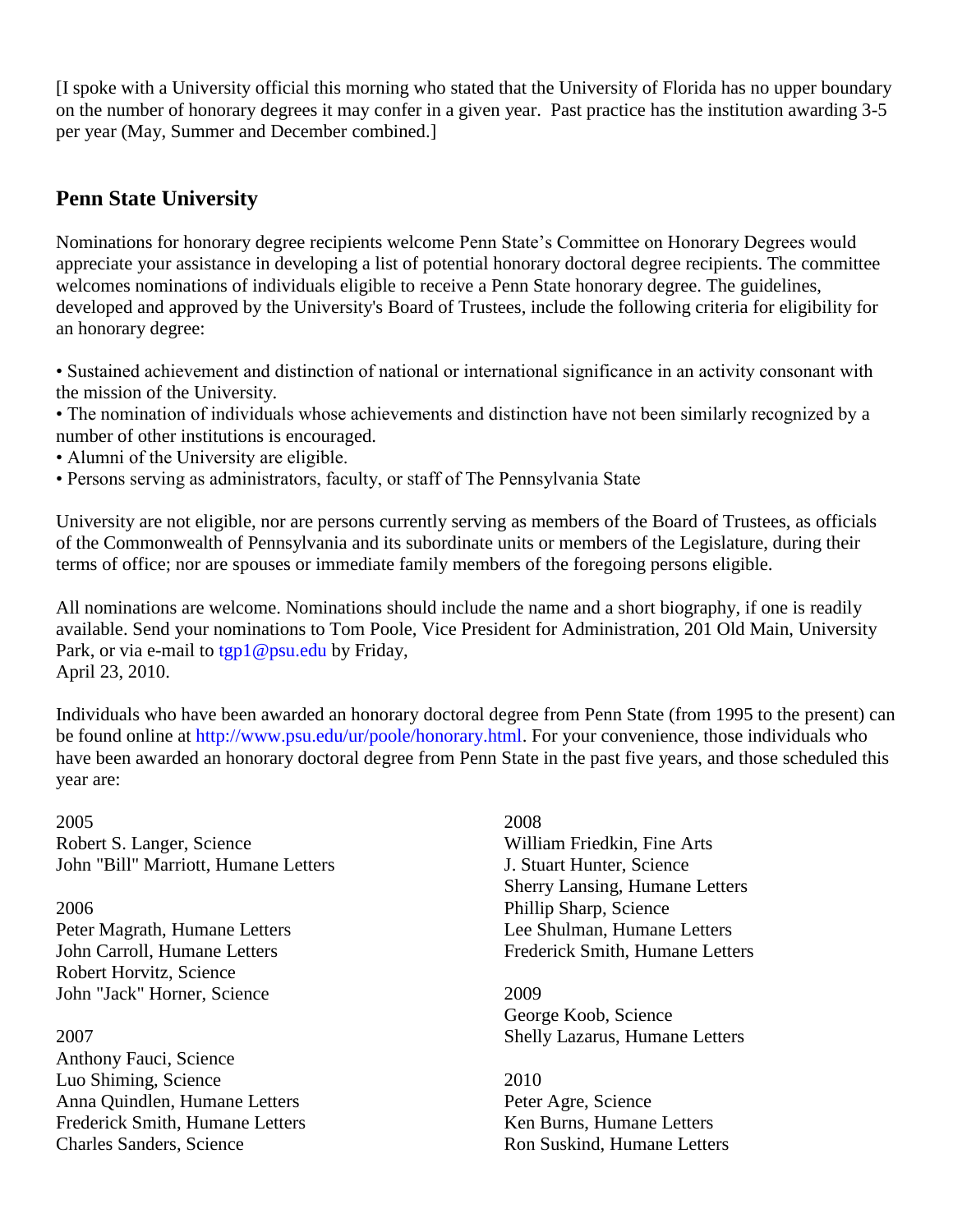## **UNC Chapel Hill**

Call for Nominations: 2011 Honorary Degrees \*\*Deadline extended to January 22, 2010\*\*

November 4, 2009

To the General Faculty

### Dear Colleagues:

The [Committee on Honorary Degrees and Special Awards](http://www.unc.edu/faculty/faccoun/committees/HDAMain.shtml) invites your nominations for honorary degrees to be awarded at Commencement 2011. A maximum of five awards is authorized (six if the Commencement speaker is included). Those so honored are nominated by the committee, recommended by the Faculty Council, and approved by the Board of Trustees. Awards are not conferred in absentia or posthumously. We seek to honor people who have rendered outstanding service to humanity in the world arena, in our nation, in the American South, or our State of North Carolina; people who have made outstanding contributions to knowledge in the world of scholarship; people whose talent and creativity in the world of the arts has enriched our lives; and people whose devotion to and support of our University merits our highest recognition. Members of the Board of Governors or staff of The University of North Carolina or any of its constituent institutions are not eligible. These persons become eligible two years after termination of such status.

Please include appropriate biographical information and a statement in support of your nominee. Nominators often seek supporting letters from others, but the content of such letters, not their number, is what counts. Nominations must be [received in the Office of Faculty Governance](http://www.unc.edu/faculty/faccoun/about/contact.shtml) no later than Wednesday, January 20, 2010. Emailed nominations are welcome and may be sent to Anne Whisnant at anne\_whisnant@unc.edu.

Members of the Committee on Honorary Degrees and Special Awards are Professors Jan Yopp, Chair; Werner Riess, Etta Pisano, Bland Simpson, Robert Anthony, Gene Nichol, and Joseph S. Ferrell (ex officio).

Sincerely yours, Joseph S. Ferrell

Past 10 years – Honorary Degree recepients

#### 2000

Stuart Eliot Eizenstat LL.D. Diplomat Joseph Leo Blotner Litt.D. Literary historian Walter Horace Carter LL.D. Newspaper editor and owner Charles Justice LL.D. Athlete Daniel AlexanderOkun D.Sci. Scholar; educator

2001 Gladys Hall Coates LL.D. Public service Dennis Barry Gillings D.Sci. Scholar; founder of Quintiles William Edward "Billy" Taylor D.F.A. Musician Thomas Grey Wicker LL.D. Journalist David Satcher D.Sci. Physician; Surgeon General of the United States

2001 \*\*Special Convocation Ricardo Lagos Escobar LL.D. President of Chile